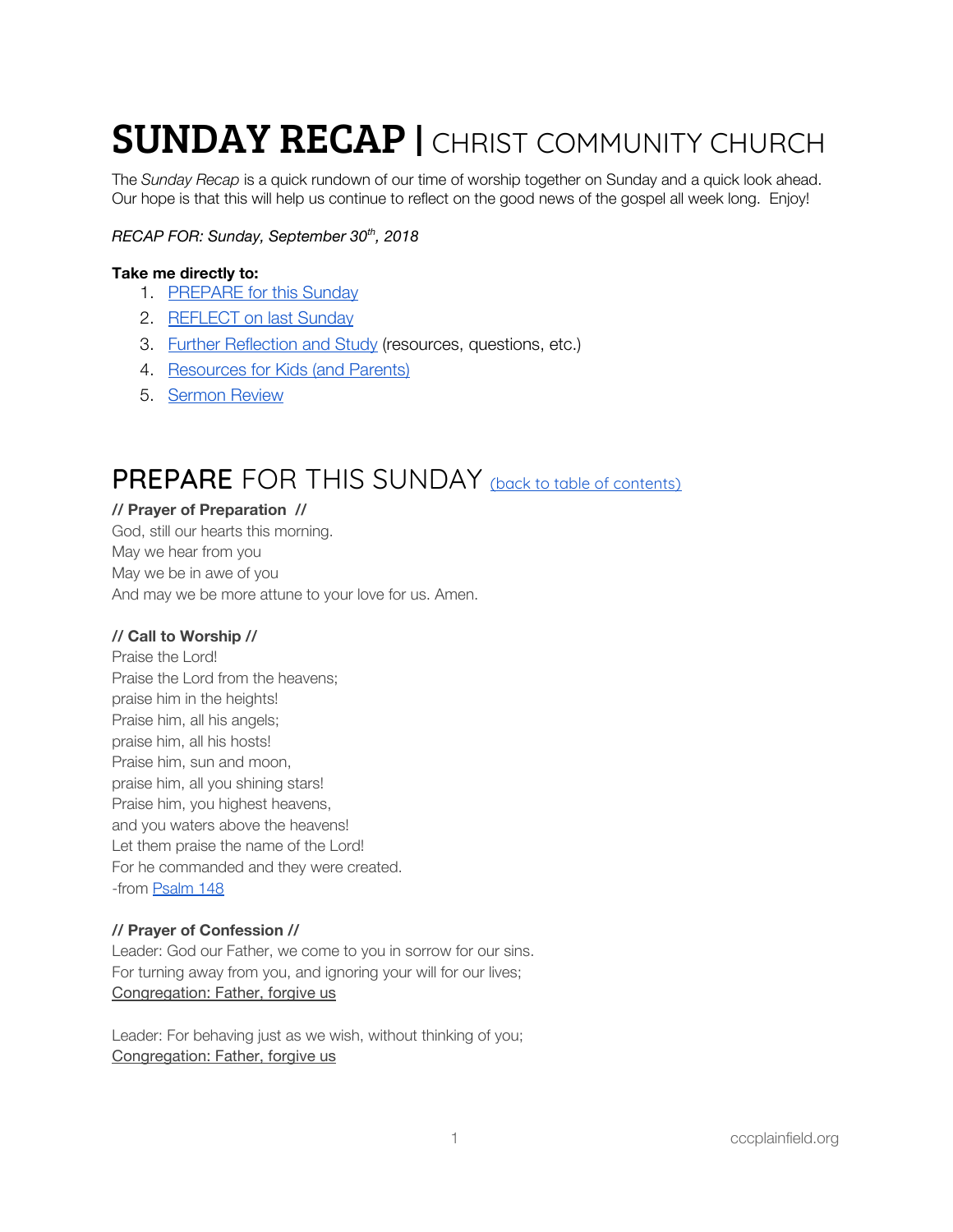Leader: For failing you by what we do, and think and say; Congregation: Father, forgive us

Leader: For letting ourselves be drawn away from you by temptations in the world about us; Congregation: Father, forgive us

Leader: For living as if we were ashamed to belong to your Son; Congregation: Father, forgive us

# **// Assurance of Pardon //**

In him we have redemption through his blood, the forgiveness of our trespasses, according to the riches of his grace, which he lavished upon us. -Ephesians 1:7–8

# **// Passing of the Peace //**

If you know the story of God you know that in the garden Adam and Eve's sin ruined the peace we had with God. But the good news of the gospel is that Jesus received the war of God and brought us Peace. As people who find their hope in that story let's enjoy the peace we have with God and each other by greeting one another here this morning.

*Pastoral Prayer and Offering*

*Sermon: Paul's Prayer for Us, Ephesians 1:15-23*

# **// Benediction //**

Leader: As you go from this place remember this: Jesus has all authority over everything, both this week and forevermore. Go in the peace of the Father, Son, and Holy Spirit. Peace be with you!

Congregation: And Also with you!

# <span id="page-1-0"></span>REFLECT ON LAST SUNDAY (back to table of [contents\)](#page-0-1)

# **// Prayer of Preparation //**

Dear God We come to worship you today. We come to sing, pray, and listen. You always hear us. Help us to hear you. Amen.

# **// Call to Worship //**

Leader: Eternal God, We praise you, we worship you, we adore you. You hold the heavens in your hand; all stars rejoice in your glory. You come in the sunrise and the song of morning and bless the splendor of the noonday. Congregation: We praise you, we worship you, we adore you.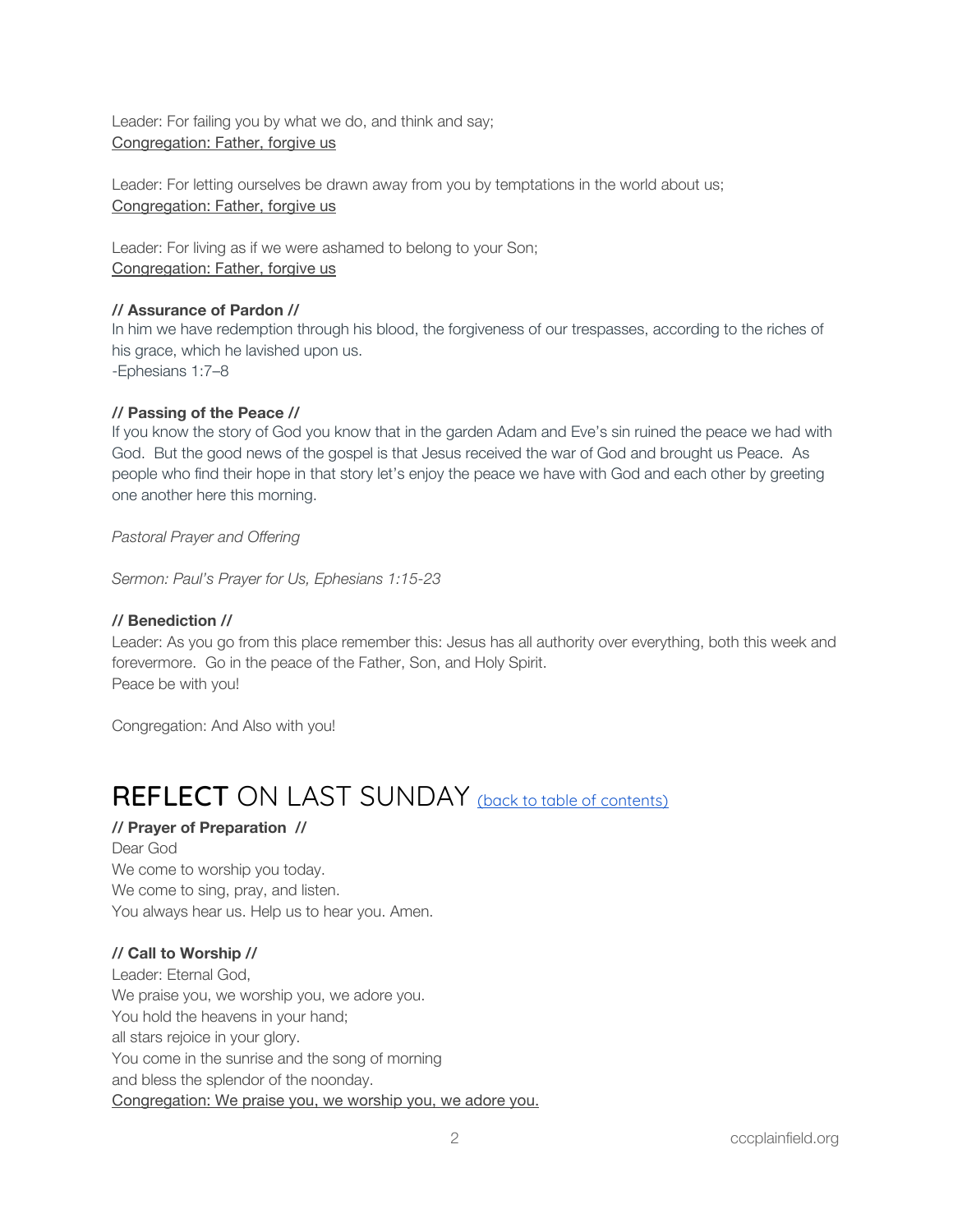Leader: The stars in their courses magnify you; day and night tell of your glory. Your peace blows over the earth. Congregation: We praise you, we worship you, we adore you.

Leader: Your voice comes in the thunder of the storm; the song of the wind whispers of your majesty. You satisfy all things living with your abundance, and our hearts bow at your presence. Congregation: We praise you, we worship you, we adore you.

Leader: Accept us, your children, eternal Father, and hear our prayer, we ask, in the name of the name above all names, Jesus Christ our Savior. Amen.

# How [Great](https://open.spotify.com/track/1SnZi2eVU2kcXRNJT6ek4J?si=kKQDdGHWTsyGuudG5fM3gw) Thou Art

### [Desert](https://open.spotify.com/track/47ayLGE4g5YsyGgmrZzJ1f?si=92e2pEKMRCa9C8sywNgy9Q) Song

#### **// Prayer of Confession //**

Leader: Heavenly Father, most loving Jesus, ever-present Holy Spirit, as we recognize your presence with us today, we do so with joyful hearts and deep gratitude, for we are no longer under the law but are standing in grace. We are no longer condemned for our sins but are righteous in Christ. We are no longer leaves who fear but are children who trust.

#### Congregation: Because this gospel is true, we own our brokenness and our weakness before you.

For the ways we loved poorly this week, forgive and cleanse us. For being more offended by the sins of other than our own, forgive and cleanse us. For acting as though Jesus isn't enough, grace isn't sufficient, and you aren't really faithful, forgive and cleanse us.

#### Congregation: In Jesus' name and for his glory, we make our prayer, Amen.

#### **// Assurance of Pardon //**

*New City Catechism Question 25* Q: Does Christ's death mean all our sins can be forgiven? A: Yes, because Christ's death on the cross fully paid the penalty for our sin, God graciously imputes Christ's righteousness to us as if it were our own and will remember our sins no more.

#### My Rock and My [Redeemer](https://open.spotify.com/track/1UCAZBeANdxSQ6AZARlt0w?si=FGMLazOUSrmOflND8sltOg)

# **// Passing of the Peace //**

As God has greeted us with his peace, so let us pass the peace of Christ to each other. Take a moment to greet those around you.

*Pastoral Prayer and Offering*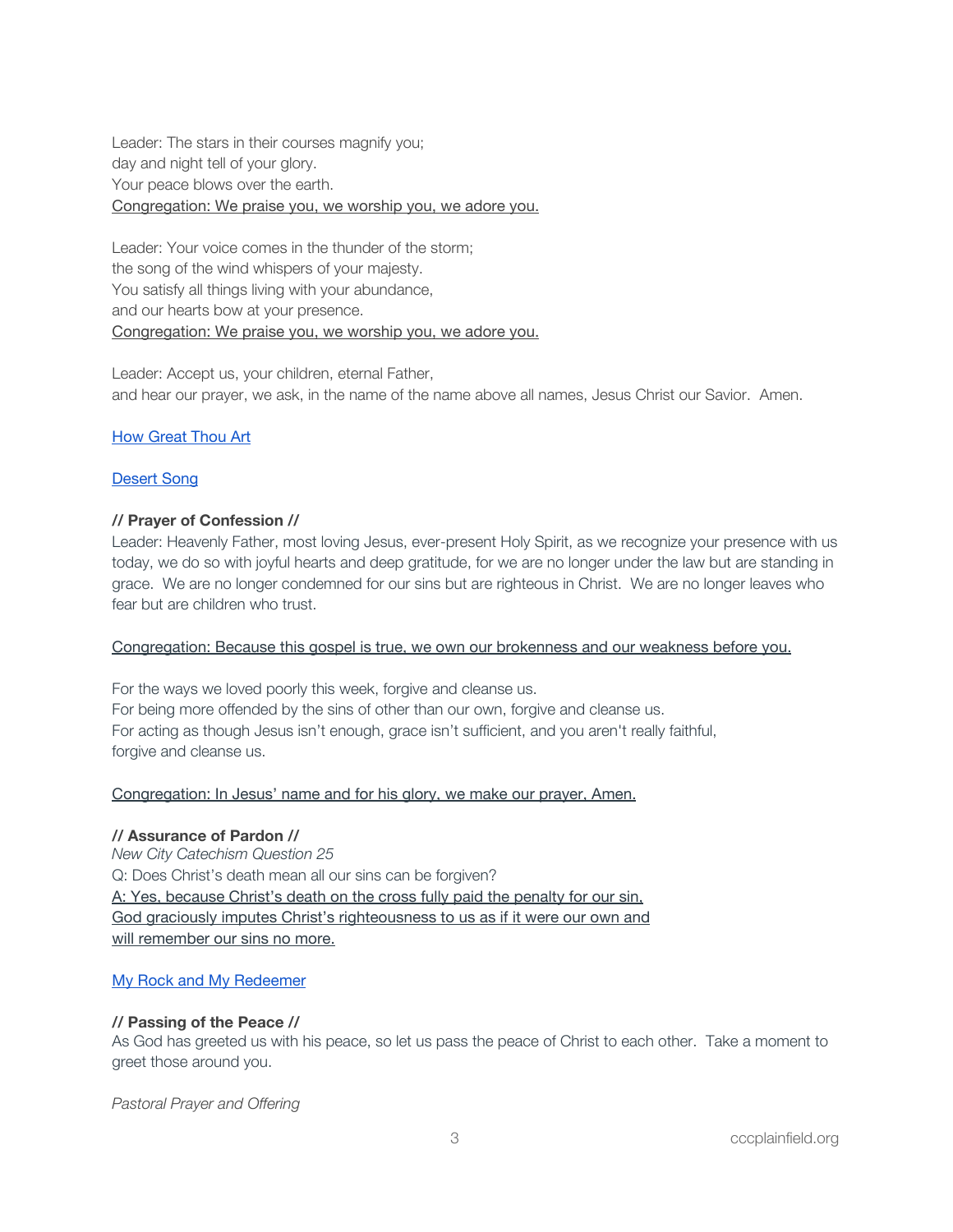*Sermon: Blessed in Christ pt.3 (Ephesians 1:11-14)*

[Hallelujah](https://open.spotify.com/track/2ML2gqL8WYP70utD7JuO8i?si=bM5C3K8lQcOyjb7HZCo-rQ) What A Savior

**// Benediction //** Leader: God has blessed you in Christ. Nothing can take that from you. Go enjoy all of it! Peace be with you! Congregation: And also with you!

# <span id="page-3-0"></span>FURTHER REFLECTION & STUDY (back to table of [contents\)](#page-0-1)

# **Scripture to Meditate On:**

Ephesians 1:13

In him you also, when you heard the word of truth, the gospel of your salvation, and believed in him, were sealed with the promised Holy Spirit,

#### **Heidelberg Catechism Q & A 86**

*Q. Since we have been delivered from our misery by grace through Christ without any merit of our own, why then should we do good works?*

A. Because Christ, having redeemed us by his blood, is also restoring us by his Spirit into his image, so that with our whole lives we may show that we are thankful to God for his benefits<sup>,1</sup> so that he may be praised through us,<sup>2</sup> so that we may be assured of our faith by its fruits,<sup>3</sup> and so that by our godly living our neighbors may be won over to Christ.<sup>4</sup>

1 Rom. 6:13; 12:1-2; 1 Pet. 2:5-10

2 Matt. 5:16; 1 Cor. 6:19-20

3 Matt. 7:17-18 ; Gal. 5:22-24 ; 2 Pet. 1:10-11

4 Matt. 5:14-16; Rom. 14:17-19; 1 Pet. 2:12; 3:1-2

#### **This Weeks Theological Word and Definition:**

#### *Imputation*

In brief, in Reformed theology imputation most often refers to the legal (or *forensic*) crediting of Jesus's perfect righteousness to believers by faith for justification (another important theological term). Imputation communicates that believers are made right with God (or *justified*) on the basis of the obedience of Christ. Additionally, beyond the imputation of Christ's full obedience to believers, imputation may also refer to the counting of believers' sins to Christ as the sin-bearing substitute.

#### **Reflection Questions:**

- In our *Call to Worship* said of God, "You hold the heavens in your hand; all stars rejoice in your glory." Stop for a minute and consider that God holds the heavens in his hand- all the entire universe, galaxies, etc. all fit nicely in the palm of his hand. And that same God knows us. Now picture the stars rejoicing in the presence of God. How do these images strike you? What do they communicate about God? Use your imagination to communicate those same attributes of God through your own imagery.
- Why is this an amazing statement- "*who works all things according to the counsel of his will"?*
- How does the fact that we inherit all of God affect how you view your everyday life?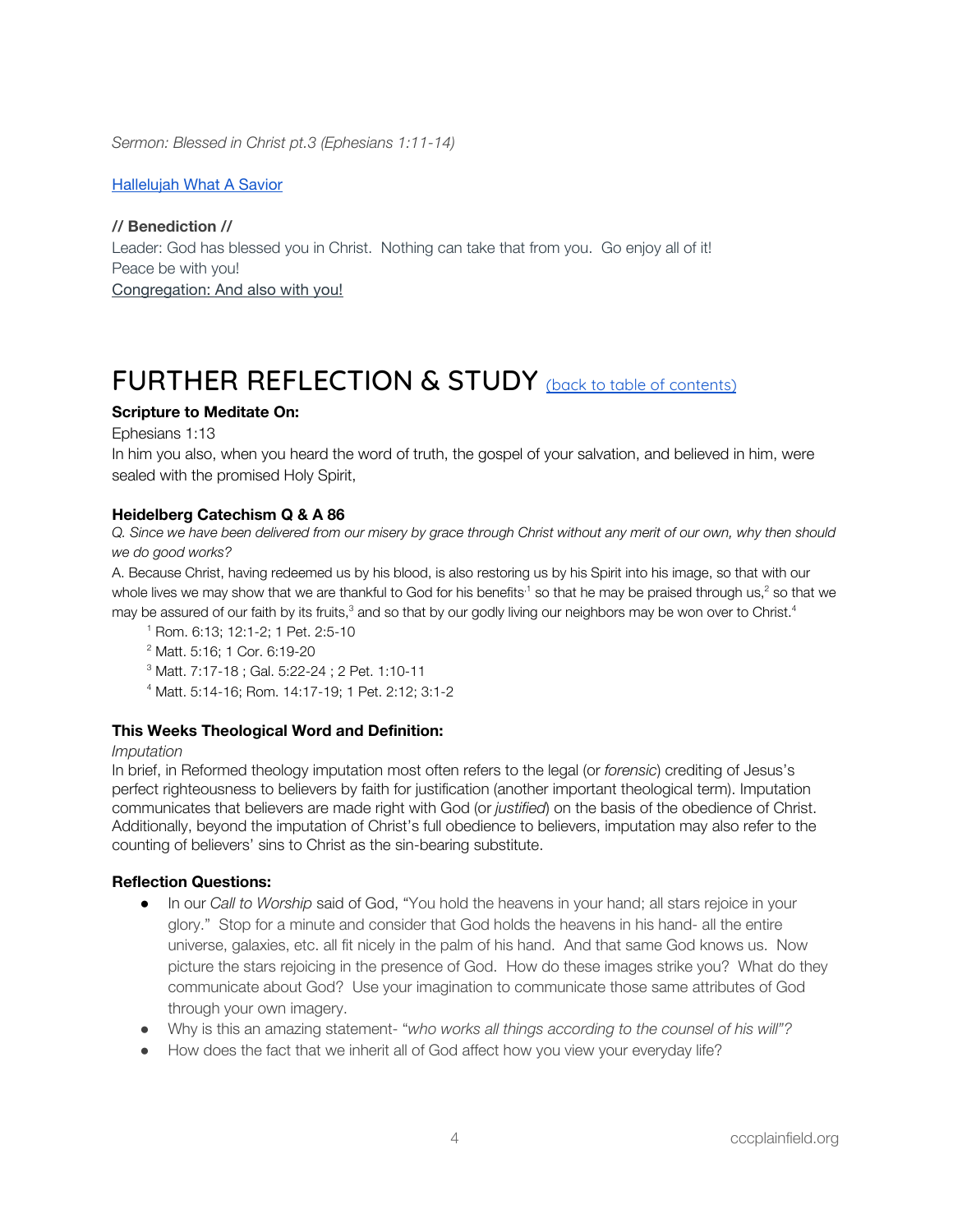# **Suggested Resources**

Devotional: [Providence](https://www.ligonier.org/learn/devotionals/providence-and-gods-inheritance/) and Inheritance from Ligonier Ministries

Articles: Electric Feel: Don't Impose Your [Expectations](https://drive.google.com/file/d/1QJk9wxc5xzQZPOsIg0n7duG7CaMu5hg9/view?usp=sharing) on the Holy Spirit by Rick Ritchie It's [Him…](https://www.keylife.org/articles/its-him...the-holy-spirit) the Holy Spirit by Steve Brown Kept by [Jesus](https://drive.google.com/open?id=1z4avqpFvsksHSItbQ_53g1tcAl7JYae0) by Sam Storms

Other Sermons: Abide: The [Promised](https://www.keylife.org/articles/abide-the-promised-holy-spirit-kevin-labby) Holy Spirit by Kevin Labby

#### Ephesians Series Resources:

[Ephesians](https://www.crossway.org/bibles/esv-scripture-journal-ephesians-tpb/) Scripture Journal (available on Sundays for \$2) *[Alive](https://www.crossway.org/books/alive-in-him-tpb/) in Him* by Gloria Furman (available on Sundays for \$5) and accompanying Study [Guide](https://static.crossway.org/excerpt/alive-in-him-study-guide.pdf) and

# <span id="page-4-0"></span>RESOURCES FOR KIDS **(and Parents)** (back to table of [contents\)](#page-0-1)

*2-minute Video* (because we know that's all the time you have) ;) Gospel [Principle:](https://www.paultripp.com/video#!/swx/pp/media_archives/170524/episode/64993) Inability with Paul Tripp

Article: **[Building](https://www.keylife.org/articles/building-soul-spaces) Soul Spaces** by Jenni Young

### New City [Catechism](http://newcitycatechism.com/new-city-catechism/#3) Question 3

#### How many persons are there in God?

There are three persons in the one true and living God: the Father, the Son, and the Holy Spirit. They are the same in substance, equal in power and glory.

#### New City [Catechism](http://newcitycatechism.com/new-city-catechism/#37) Question 37

#### Q: How does the Holy Spirit help us?

A: The Holy Spirit convicts us of our sin, comforts us, guides us, gives us spiritual gifts and the desire to obey God; and he enables us to pray and to understand God's Word.

#### *FAMILY BIBLE TIME GUIDE*

#### Read Ephesians 1:13 together

Ephesians 1:13 In him you also, when you heard the word of truth, the gospel of your salvation, and believed in him, were sealed with the promised Holy Spirit

#### Questions for Children and Parents to discuss:

- What are some things we learn from this verse?
	- *For the little kids-* "Did you know that believing in Jesus comes from hearing about what Jesus did for us? What did Jesus do for us? (died for our sin, lived a perfect life) "What about the Holy Spirit, what does He do? (reminds us that we are God's, helps us pray, reminds us when we sin and need to ask forgiveness, helps us understand the Bible, gives us words to tell other people about Jesus, etc.)
- From this verse why is it important to speak the gospel to each other and our friends and neighbors? (because believing comes from *hearing*)
- Why do we need the Holy Spirit?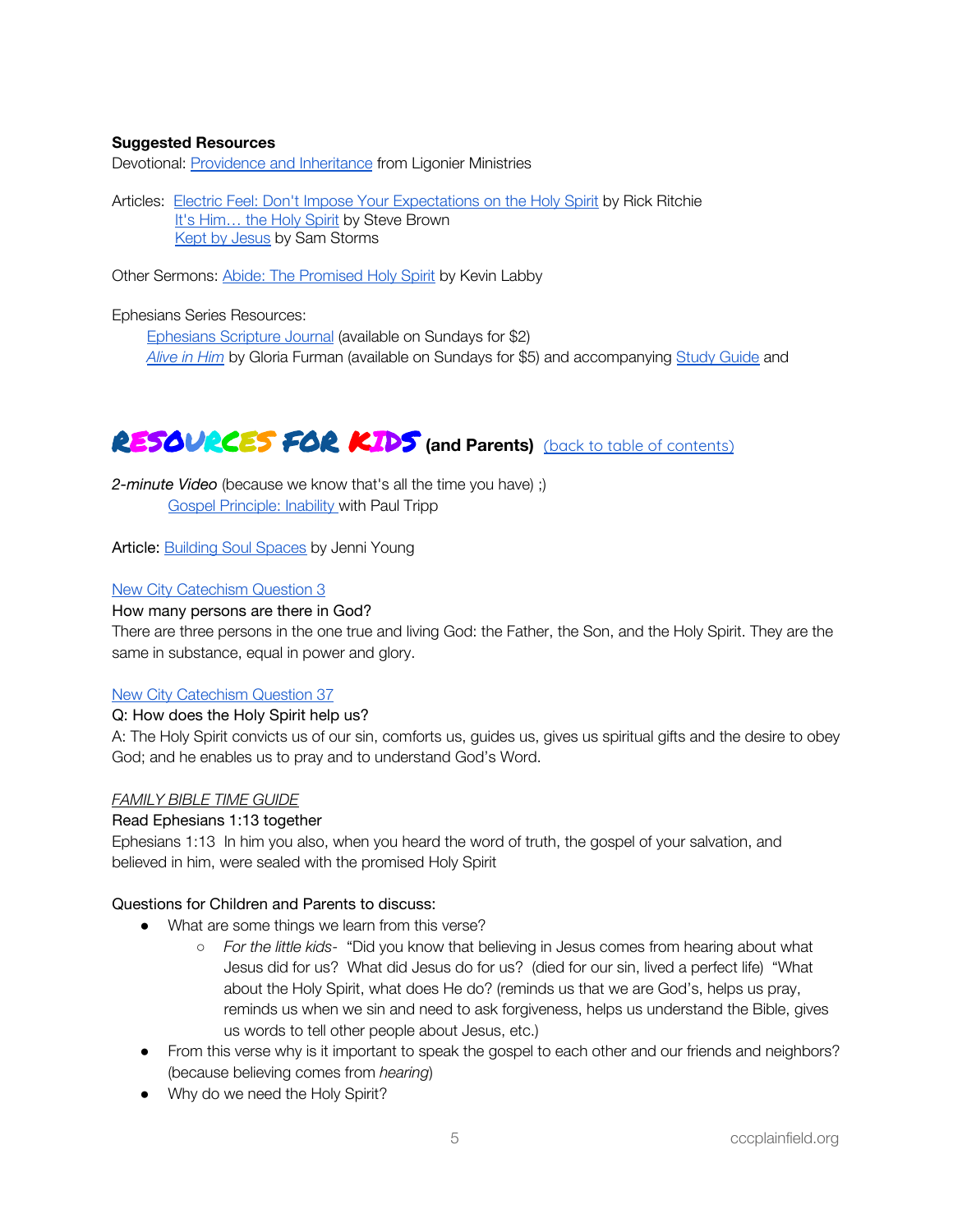● What do you think it means that we are "sealed" with the HS? Why is that necessary?

### Prayer

God you are amazing. God the Father, we thank you for sending Jesus to save us. Jesus we thank you for living the perfect life for us and dying the death of sin for us. Holy Spirit we thank you for sealing us and guiding us every single day. Help us, Holy Spirit to live in a way that tells others that Jesus is our savior. When we sin we know you will help us see that and ask forgiveness for it. Give us words to talk to others about Jesus so they can believe also. We love you God. Amen.

# <span id="page-5-0"></span>**Sermon Review** (back to table of [contents\)](#page-0-1)

**Title:** Blessed in Christ, pt.3 **Text:** Ephesians 1:11-14 **Watch:** <https://cccplainfield.org/sermon/blessed-in-christ-part-3/> **Podcast:** <https://cccplainfield.org/subscribe-to-podcast>

Sermon Summary: God has left nothing to chance. Your future is bright.

Continuing as Paul tells us tells us of the blessings we receive from God in Christ, Paul tells us that we have an *inheritance* and are *sealed with the Holy Spirit*. If you have been following Paul's flow of thought it won't surprise you that he says we have an inheritance because back in verse 5 he says we were "adopted as sons." If we are sons then of course we receive the Father's inheritance! The question then, of course, is, "What are we inheriting?" We are inheriting all the promises that were fulfilled in Christ. Which is an amazing statement to consider. We receive all that God has ever promised not by being of a certain heritage or by following a set of rules or religious practices, but by being "in Christ."

#### How can we be sure?

Notice Paul says our inheritance is rooted not in our ability to keep it, but in our being "predestined" (v.11). In other words, our receiving our inheritance depends upon the will of God not on the actions of men.

# What difference does it make?

Consider the difference it would make in your life if you were adopted by Warren Buffet and therefore received an inheritance from him. Would that make any difference in the way you live in the "here-and-now"? Of course it would! You wouldn't have to worry about making a life for yourself or making sure you had the future you needed, a 401k, or a savings account. In other words you could live *free*. You could live from your desires without being constrained by those things. Sounds great doesn't it? The same is true with our inheritance in Christ. We can live free, knowing in the end we inherit all Christ has earned for us- we will rule and reign with him as his co-heirs.

#### How else can we be sure?

In verse 13 Paul gives us another reason we can be sure- when we believed we were *sealed with the promised Holy Spirit*. First we *heard* the gospel, then we *believed*, then we were *sealed*. God has left nothing to chance. We have been sealed, and sealed with God himself! We are his. He is in us and we are in him.

Paul continues to say that the Holy Spirit is the "guarantee" of our inheritance until we acquire it (v.14). In other words the Holy Spirit is a sort of "down payment" for a future fully experienced reality. If you want to